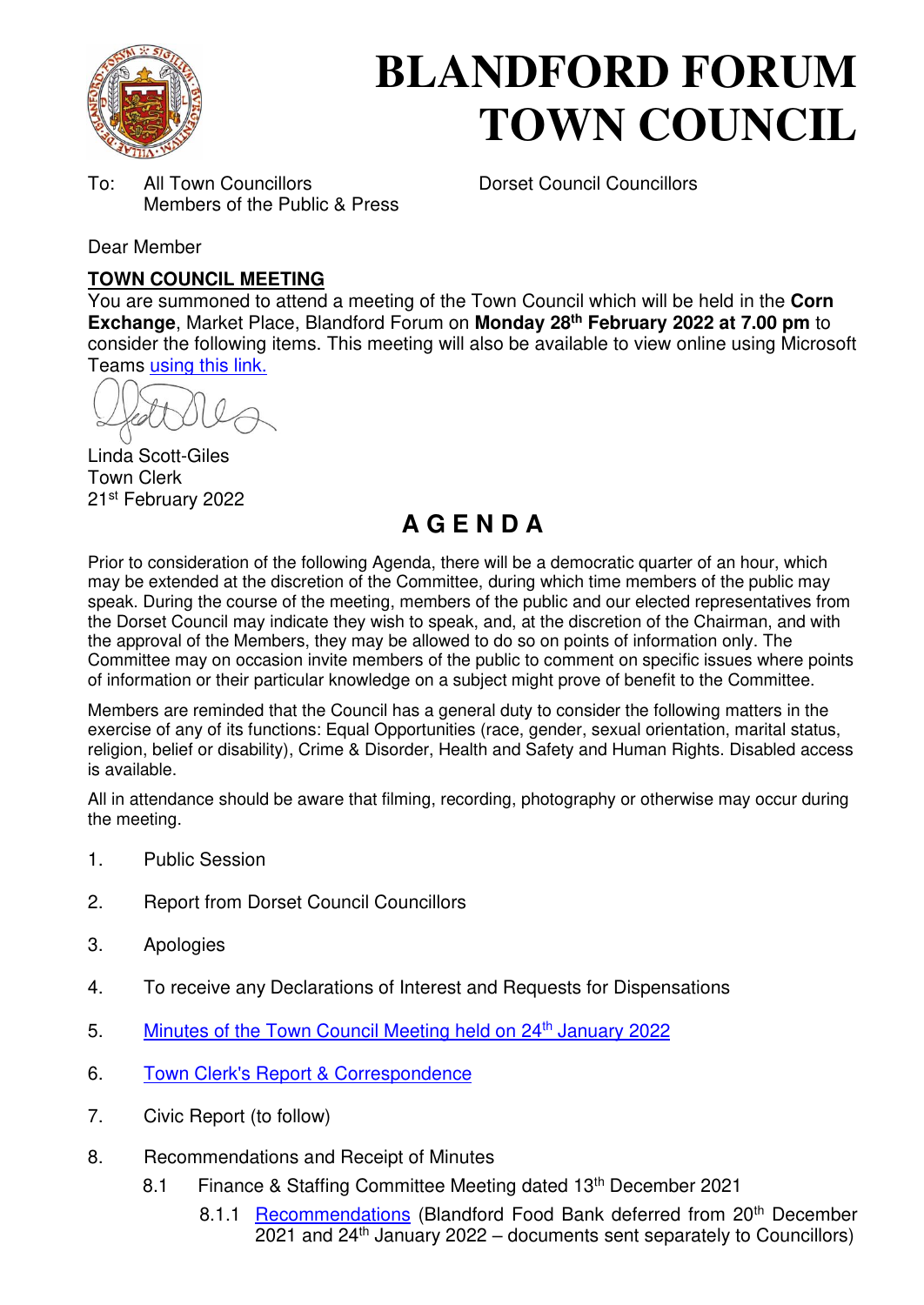- 9. [To consider the recommendations from the working group regarding any amendments](#page-12-0)  [to the Service Level Agreements due for renewal in April](#page-12-0)
- 10. [To approve expenditure for the planters and bedding](#page-8-0)
- 11. [To approve expenditure for the toilet cleaning contract for 2022/2023](#page-9-0)
- 12. [To approve expenditure for the Skate Park community event on](#page-10-0) 21<sup>st</sup> August 2022
- 13. [To confirm arrangements for the 200](#page-11-0)<sup>th</sup> anniversary of Blandford Church, **Massachusetts**
- 14. [To consider the purchase of a defibrillator for the Town Hall/Corn Exchange lobby](#page-12-0)
- 15. [To consider a request from Oh No It Isn](#page-14-0)'t regarding the pantomime for 2022
- 16. To receive an update on the Town Council's Plan (sent separately to Councillors)
- 17. To receive an update and consider any requests from the:
	- 17.1 Neighbourhood Plan Working Group Blandford + 17.1.1 [To note the B+ developments](#page-15-0)
	- 17.2 BFTC Commemoration Group (minutes sent separately to Councillors)
	- 17.3 Climate Change & Biodiversity
	- 17.4 Dorset Council Grant to support the Market Area Enhancement Project
	- 17.5 The Queen's Platinum Jubilee Working Group 17.5.1 [To retrospectively approve the additional expenditure for the](#page-17-0)  [commemorative bench](#page-17-0)
- 18. Reports from Community and Local Organisations (Councillors are requested to advise the Chairman of Council or the Town Clerk if they wish to make a report under this heading)
	- 18.1 Blandford Secondary School Foundation Meeting (minutes sent separately to Councillors)

# **DATES OF FUTURE MEETINGS**

| 7 <sup>th</sup> March  | <b>Planning Meeting</b>                   |
|------------------------|-------------------------------------------|
| $14th$ March           | Town & General Purposes Committee Meeting |
| 21 <sup>st</sup> March | Finance & Staffing Committee Meeting      |
| 28 <sup>th</sup> March | <b>Town Council Meeting</b>               |

**Minutes of the Town Council and Committee meetings are available from Blandford Library, the Town Clerk's Office and at [www.blandfordforum-tc.gov.uk](http://www.blandfordforum-tc.gov.uk/)**

**Twinned with Preetz, Germany Twinned with Mortain, France** 



**Town Clerk's Office Church Lane, Blandford Forum Dorset DT11 7AD** 







**Tel: 01258 454500 • Fax: 01258 454432 Email: admin@blandfordforum-tc.gov.uk www.blandfordforum-tc.gov.uk**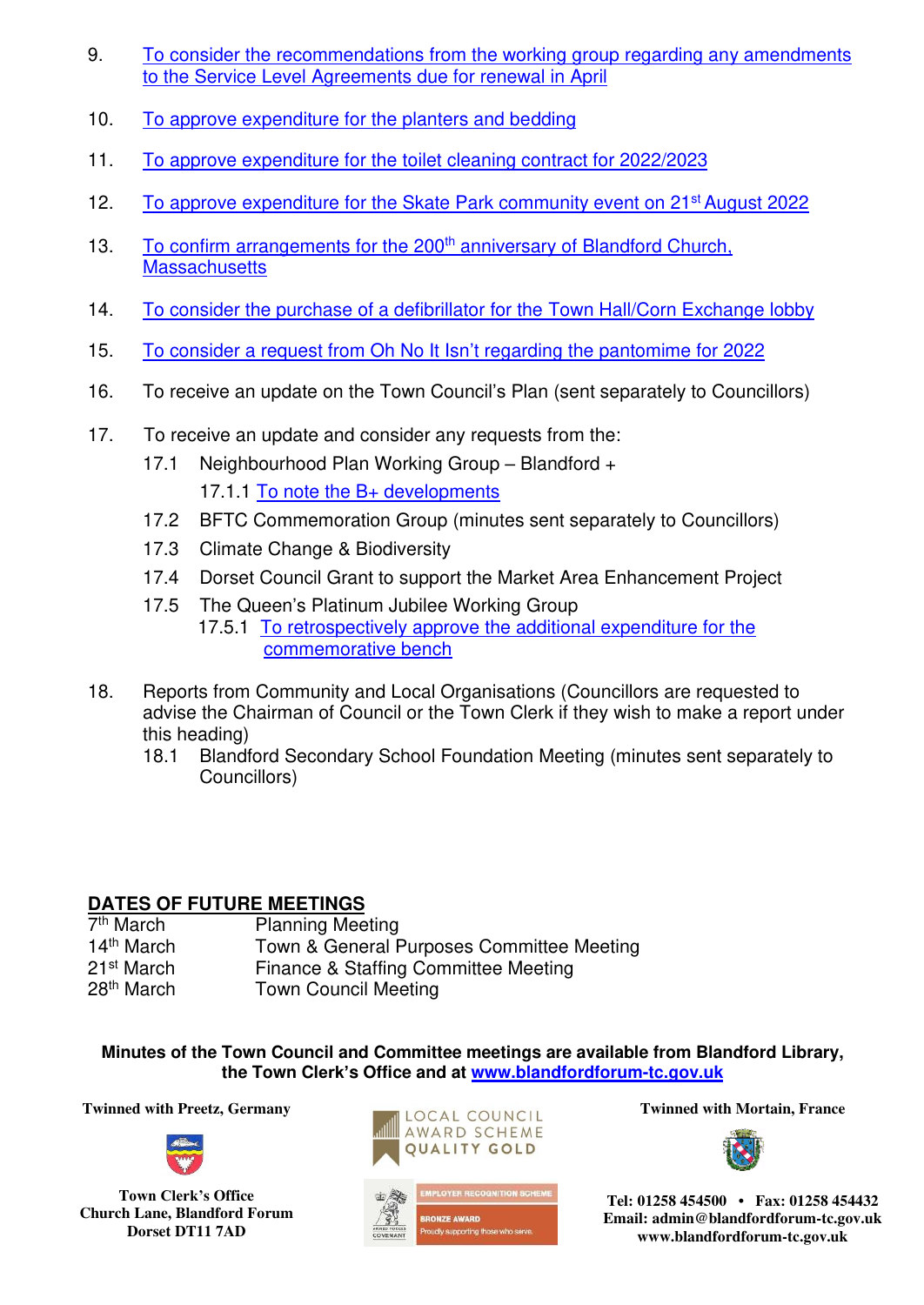# **Town Clerk's Report & Correspondence**

<span id="page-2-0"></span>**Blandford Forum Almshouse/General Charities – administrators of the T E D George Charity – The Blandford Children's Fund/Registered Charity No: 230853-6 (Registered 31 August 1967) Governing Instrument: Will dated 30th September 1961 –** The Trustees have written to ask the Town Council to display the Notice of Grants in a prominent position on the Town Council's Notice Boards and on its Facebook page. Parents of eligible children, who must live within the footprint of Blandford Forum only and not the periphery villages, are invited to apply for an application form by no later than 21st March 2022. The administrators have said that there will be families in the town which might benefit from the small grants they are able to consider, and the council's assistance in raising awareness of this Fund would be greatly appreciated.

**Certificate of appreciation policy** – Councillors have been reminded of the policy and asked for nominations to be made by the end of March. This has also been publicised on social media.

#### **Criteria**

Blandford Forum Town Council shall present to members or organisations of the community who have worked tirelessly for Blandford Forum and its residents, in the opinion of the Council, a framed certificate of appreciation.

#### Nomination Procedure

- a. Any individual or councillor of Blandford Forum may make a nomination.
- b. A proposed nomination to be forwarded in CONFIDENCE to the Town Clerk with written testimonial giving reasons why the individual or organisation is worthy of nomination.
- c. Nominations should be made by the end of March each year, except under special circumstances, to be agreed by the Council.
- d. The matter is to be raised in CONFIDENTIAL session at the next Town Council meeting, in April each year, except under special circumstances, to be agreed by the Council, and the agenda will not name the nominee.
- e. If the nominee is a currently serving Councillor**,** the nomination is dealt with privately by the officers via e-mail/ballot paper to Councillors, excluding the nominated person.
- f. If the nominator is a Councillor they may take part in any discussion at this confidential meeting and will be entitled to take part in the vote.
- g. A proposer and seconder will be required and a vote taken by show of hands.

#### Presentation

The outgoing Chairman of Council/Mayor will present any certificates to individuals at the Mayor Making ceremony each year, except under special circumstances, to be agreed by the Council.

#### Protocol

Recognition for receiving the Certificate of appreciation will be published in the next Town Council newsletter and on social media.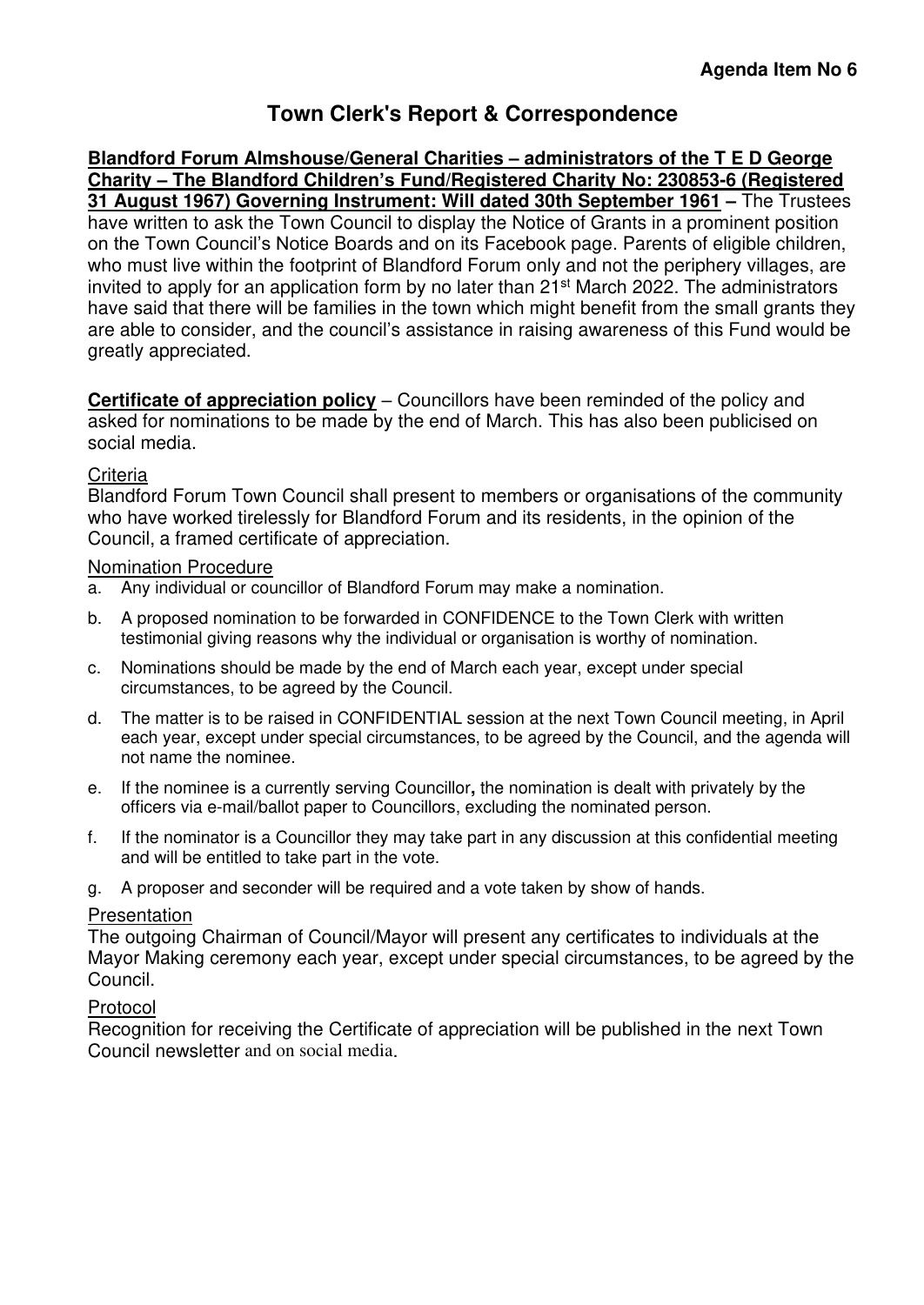# **Blandford Food Bank**

<span id="page-3-0"></span>The resolution from the Finance & Staffing Committee meeting held on Monday 13<sup>th</sup> December 2021 was as follows:

It was PROPOSED by Cllr L Hitchings, SECONDED by Cllr Stevens and AGREED (7 in favour, 1 against) that

#### **The principle of an SLA is agreed to with Blandford Food Bank, subject to further discussions and receipt of supporting information.**

This was a recommendation to the full council meeting held on Monday 20<sup>th</sup> December 2021, but was deferred to the January meeting for discussion and voting, and subsequently the February meeting as no additional information had been received for consideration.

Three documents have been sent to Councillors for consideration, as follows:

- BFB+ Strategy from now until March 2023
- BFB+ Income and Expenditure 2020-2021
- BFB+ Income and Expenditure 2021- 2022 budget and year to date amounts

The [Blandford Food Bank](https://faithworkswessex.org.uk/projects/foodbank/blandford/) comes under the umbrella of [Faithworks Wessex,](https://faithworkswessex.org.uk/) whose accounts up to 31<sup>st</sup> March 2021 are viewable here: [https://faithworkswessex.org.uk/wp](https://faithworkswessex.org.uk/wp-content/uploads/2022/01/FWW-Final-accounts-2021-statutory-accounts-only-with-signed-pages_313411-compressed.pdf)[content/uploads/2022/01/FWW-Final-accounts-2021-statutory-accounts-only-with-signed](https://faithworkswessex.org.uk/wp-content/uploads/2022/01/FWW-Final-accounts-2021-statutory-accounts-only-with-signed-pages_313411-compressed.pdf)[pages\\_313411-compressed.pdf](https://faithworkswessex.org.uk/wp-content/uploads/2022/01/FWW-Final-accounts-2021-statutory-accounts-only-with-signed-pages_313411-compressed.pdf)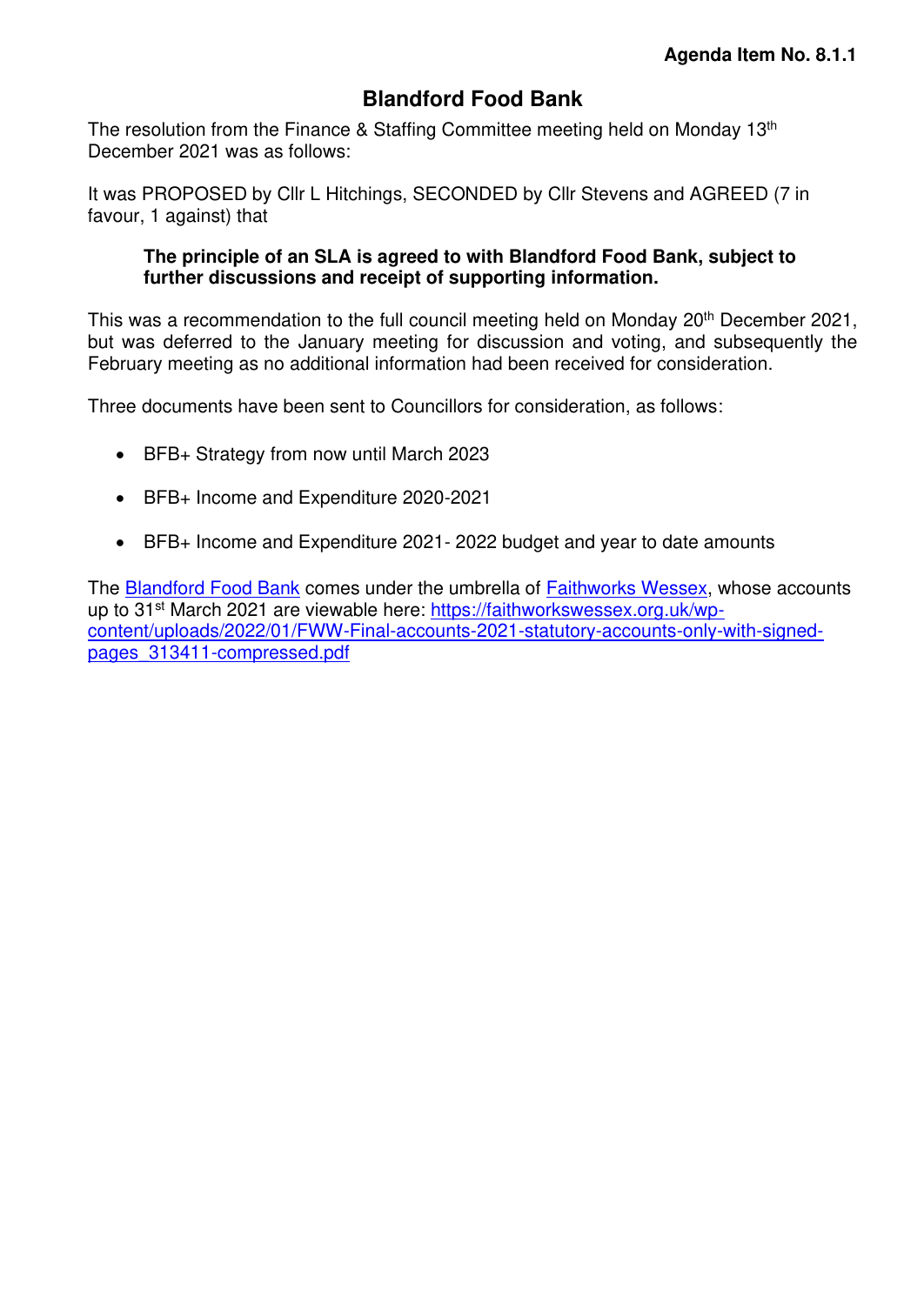# **[To consider the recommendations from the working group regarding any](#page-12-0)  [amendments to the Service Level Agreements due for renewal in April](#page-12-0)**

At the Finance & Staffing Committee meeting held on 13<sup>th</sup> December 2021 it was agreed that a working group would be formed to look at the service level agreements and the service provision agreements.

An online meeting was held on Tuesday 18<sup>th</sup> January 2022 with Cllrs S Hitchings, L Hitchings, Lindsay, Carter, Stevens and Cross present with the Town Clerk.

All members received a copy of the agreements and went through each section. The first draft of the boxing club agreement was written, and all drafts were sent to the recipients on 19<sup>th</sup> January 2022 to consult on the proposed changes.

These proposals are detailed in [Appendix A](#page-5-0) in red, and the feedback received from SLA recipients has been highlighted in yellow.

Efforts have been made to streamline the process and bring the agreements in line with each other, particularly with payment periods. Please ask the Town Clerk if you would like to see the original documents.

#### **Recommendation**

It is recommended that the Town Council accepts the recommendations from the working group, considers the start date for the Boxing Club SLA, and instructs the Town Clerk to amend the documents accordingly.

Linda Scott-Giles Town Clerk 19th January 2022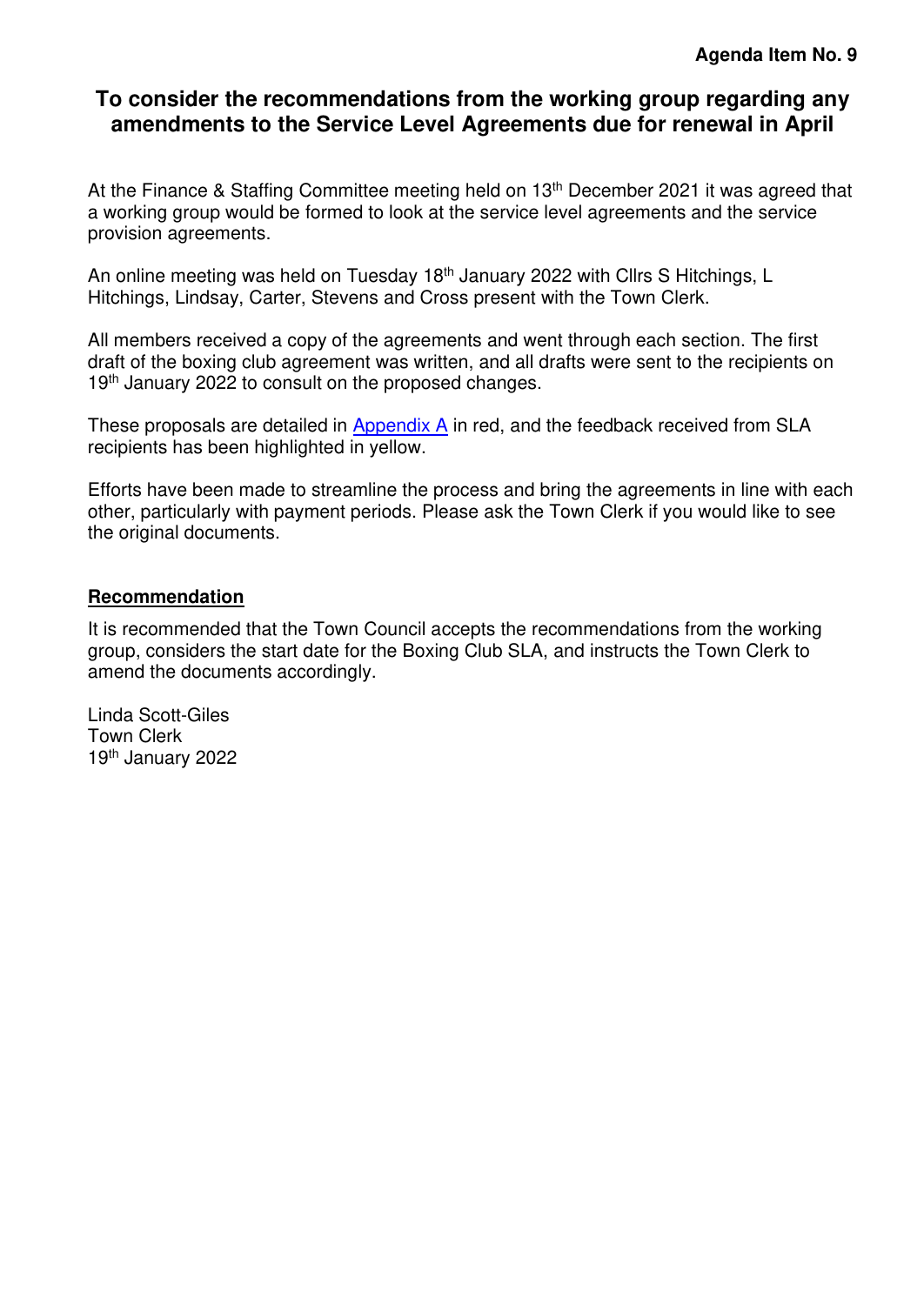#### <span id="page-5-0"></span>**Treads**

- 6.6 In **2022 to 2025** the core service provided will be available at the **United Reformed Church, 28 Whitecliff Mill Street, Blandford Forum DT11 7DQ**.
- 8.2 The quality of the service provided and the effectiveness of Treads in meeting the needs of young people will be monitored by Treads and reported to the council by means of written reports which will be submitted in **July and January**. **(deleted the need to report to council in October due to the reduction in financial support)**
- 8.5 Treads will furnish the council with **six-monthly** financial reports, to include details of funding sources, including and shortfalls along with the Treads business plan. With any amendments to the business plan being notified to the Town Council.
- 9.2 The grant will be **available in two** equal instalments in arrears on receipt of the management information monitoring report from **1 st July and 1st January**. Each grant will be held for a period of one month only and if **the relevant paperwork is not submitted within the month period**, it will no longer be available.

#### **Information Centre – queries from the Information Centre highlighted in yellow**

- 8.1 The TIC will provide a monitoring report of its activities to the Council twice a year in **July** and **January**.
- 8.5 The Annual Accounts/Business Records for the TIC must be submitted to the Town Council at the earliest opportunity each year **within one month after they have been approved**.
- 8.6 **The TIC** will furnish the council with **six-monthly** financial reports, to include details of funding sources, including and shortfalls along with the *TIC's* business plan.

This is difficult as we do not have a running account. We keep all invoices and receipts and at the end of the year reconcile the Bank Account and give the figures to Harney's who create a set of audited accounts. We do not have any 6 monthly accounts, so don't really have a 6 monthly financial report – depending on what a financial report is. If it means a report of the current status of the Bank Accounts, that would be fine but we would not have a full summary of income and expenditure. We do provide a report on Income and Visitor numbers. Also we do not have a "Business Plan" as such. So could we alter this to "annual audited accounts". The Committee Chairman provided the Town Clerk with a response to reassure them

that this is asking for a set of income and expenditure figures similar to what they have done in the past, which is the paying in book records that they keep. With the bank statements as well, this gives the full picture.

9.2 The grant will be **available** in two equal instalments in arrears on receipt of the management information monitoring report from **1 st July and 1st January**. Each grant will be held for a period of one month only and if **the relevant paperwork is not submitted within the month period**, it will no longer be available.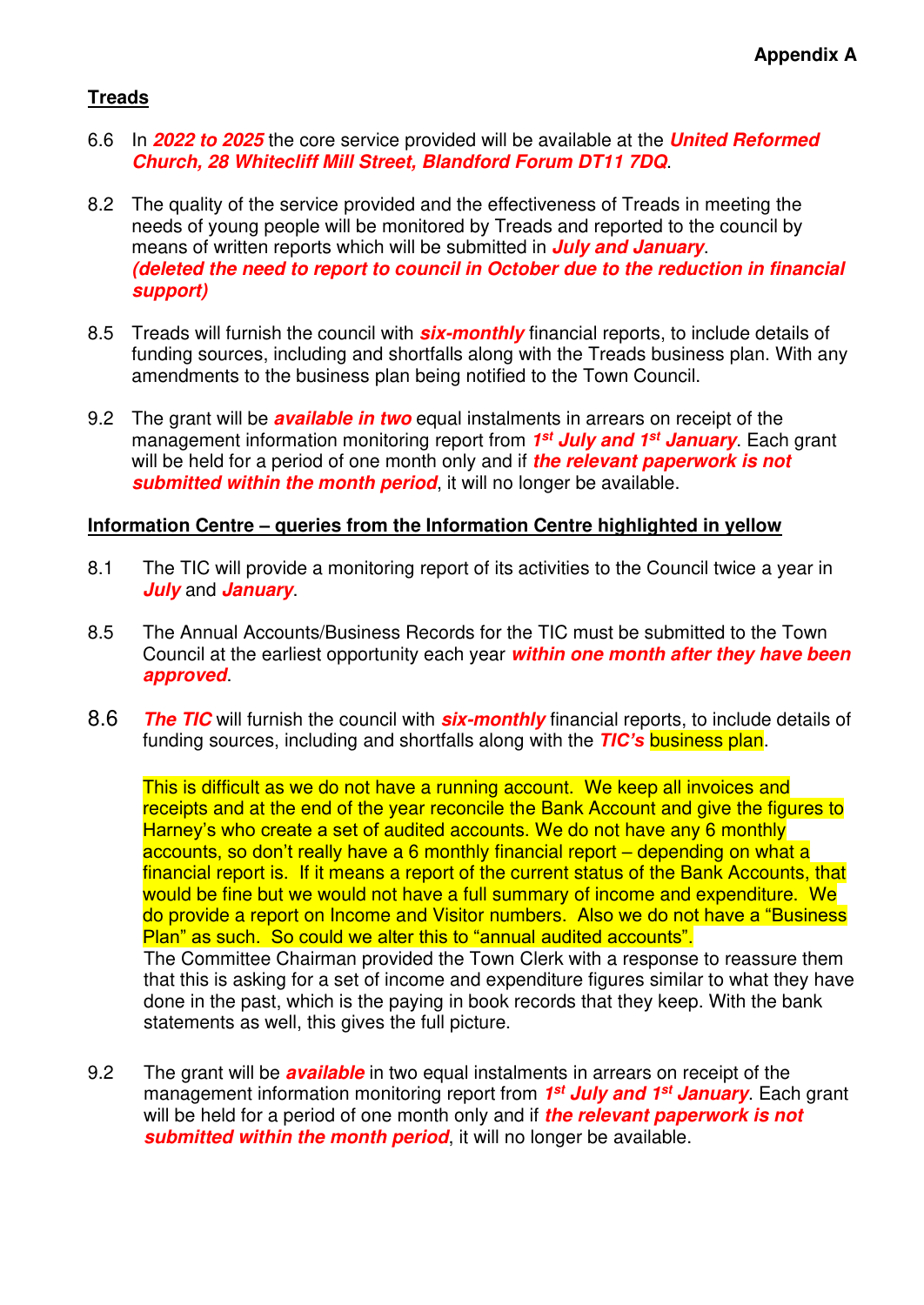#### **Citizens Advice**

- 8.1 The CA will provide information regarding its activities to Blandford Forum Town Council once a year in **October** in the form of an Annual Report **and Annual Accounts**.
- 8.2 The grant will be **available from 1st October and is to be** paid in one annual instalment on receipt of the Annual Report **and Annual Accounts**. The grant will be held for a period of one month only and if **the relevant paperwork is not submitted within the month period**, it will no longer be available.

#### **Town Museum**

- **1.2 The Blandford Forum Museum, Heritage and Arts Trust (Registered Charity No. 1190608**) will be known as "The Museum" for the purpose of this agreement. Change of name and charity number advised by the Museum.
- 8.1 The Museum will report details of their monitoring to the Council twice a year in **July**  and January and this monitoring will take the form of:
	- 8.1.3 Reports will be submitted by the Chairman, the **Director** (changed from Curator at Museum*'*s request) and the Treasurer and will include such information as number and type of children's activities, school visits and talks, work completed or planned under access for the disabled.
	- 8.1.4 The Annual Audited Accounts for the Museum must be submitted to the Town Council **within one month after they have been approved**.
	- 8.1.5 **The Museum** will furnish the council with **six-monthly** financial reports, to include details of funding sources, including and shortfalls along with the *Museum's* business plan.
- 9.2 The grant will be **available** in two equal instalments in arrears on receipt of the management information monitoring report from **1 st July and 1st January**. Each grant will be held for a period of one month only and if **the relevant paperwork is not submitted within the month period**, it will no longer be available.

#### **Fashion Museum**

- 8.1 The Museum will report details of their monitoring to the Council twice a year in **July** and January and this monitoring will take the form of:
	- 8.1.4 The Annual Audited Accounts for the Museum must be submitted to the Town Council **within one month after they have been approved**.
	- 8.1.5 **The Museum** will furnish the council with **six-monthly** financial reports, to include details of funding sources, including and shortfalls along with the *Museum's* business plan.
	- 8.1.6 All statistics to show comparison with the previous three years, where possible.
- 9.2 The grant will be **available** in two equal instalments in arrears on receipt of the management information monitoring report from **1 st July and 1st January**. Each grant will be held for a period of one month only and if **the relevant paperwork is not submitted within the month period**, it will no longer be available.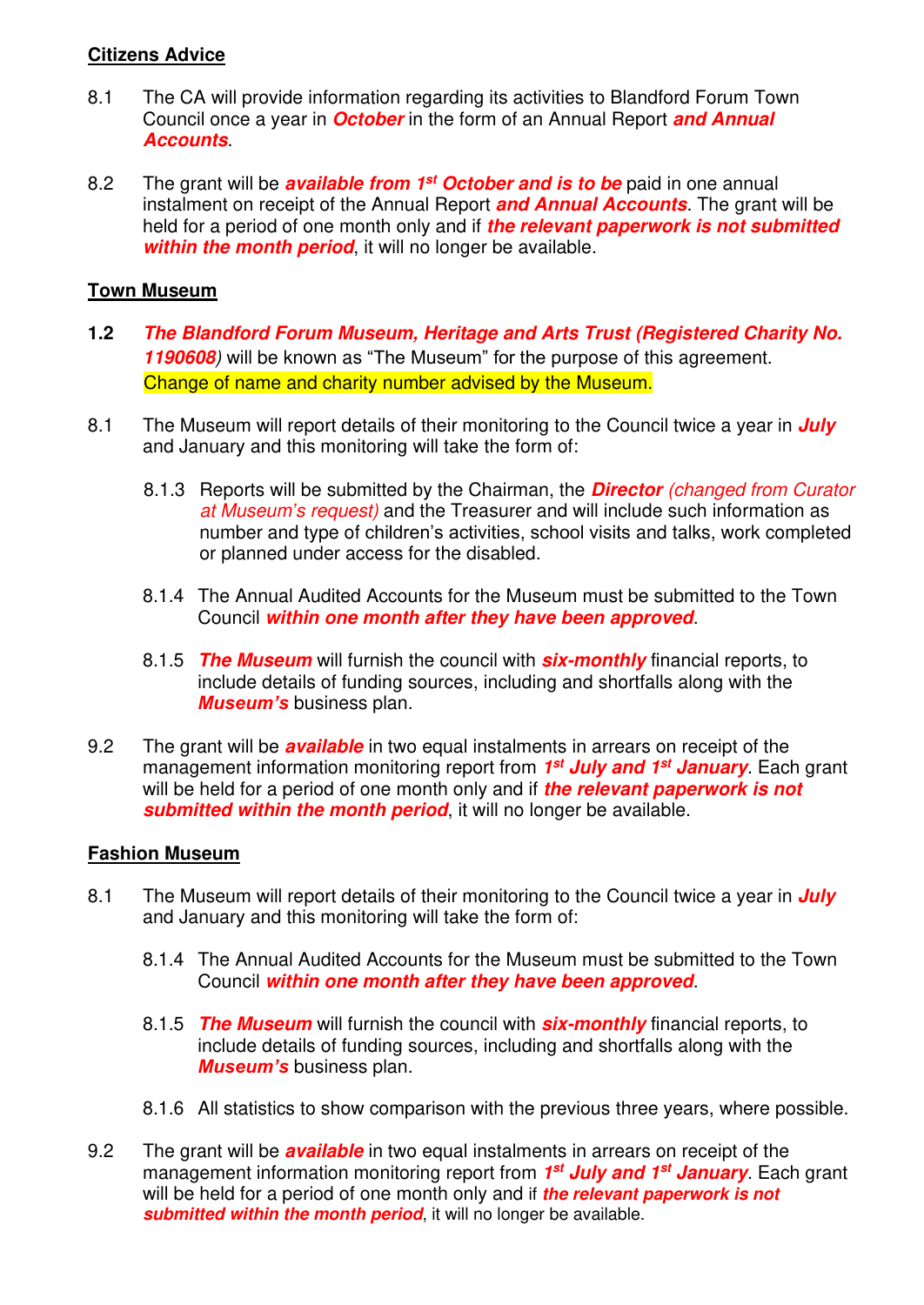#### **Blandford Stour Valley Band – proposed amendments in yellow from BSVB**

- 5.1 The Band will provide the Council and the residents of Blandford Forum cost-free Band participation at the following annual events:
	- a) Remembrance Sunday parade and church service November (classed as two events for the Band)
	- b) Civic Carol Service December
	- **c) Tree lighting at Blandford Yuletide Festival**
	- d) Concert in aid of the Mayor's charities
	- e) Mayor's Thanksgiving Service (if applicable)
	- f) And any other events bringing performances up to a total of 10 per year.
- 6.6 The Band will use its best endeavours to ensure that there are sufficient members with the ability to provide the service on the dates notified by the Council. In the event of this not being possible, alternative dates to be mutually agreed.
- 7.1 The Band will report details of their activities to the Council twice a year in **July** and January which will incorporate its financial position (including income/expenditure and bank statements), membership, youth participation and a list of events the Band has performed at.
- 9.3 The grant will be **available** in two equal instalments in arrears on receipt of the **activity** report from 1<sup>st</sup> July and 1<sup>st</sup> January. Each grant will be held for a period of one month only and if **the relevant paperwork is not submitted within the month period**, it will no longer be available.

#### **Boxing Club – awaiting a response**

Attached separately, due to its size, however a response has not yet been received probably due to the Club's difficulty in finding a suitable premises.

The working group would like to clarify at this meeting that the SLA funding is only available once progress is made with the attainment of a venue.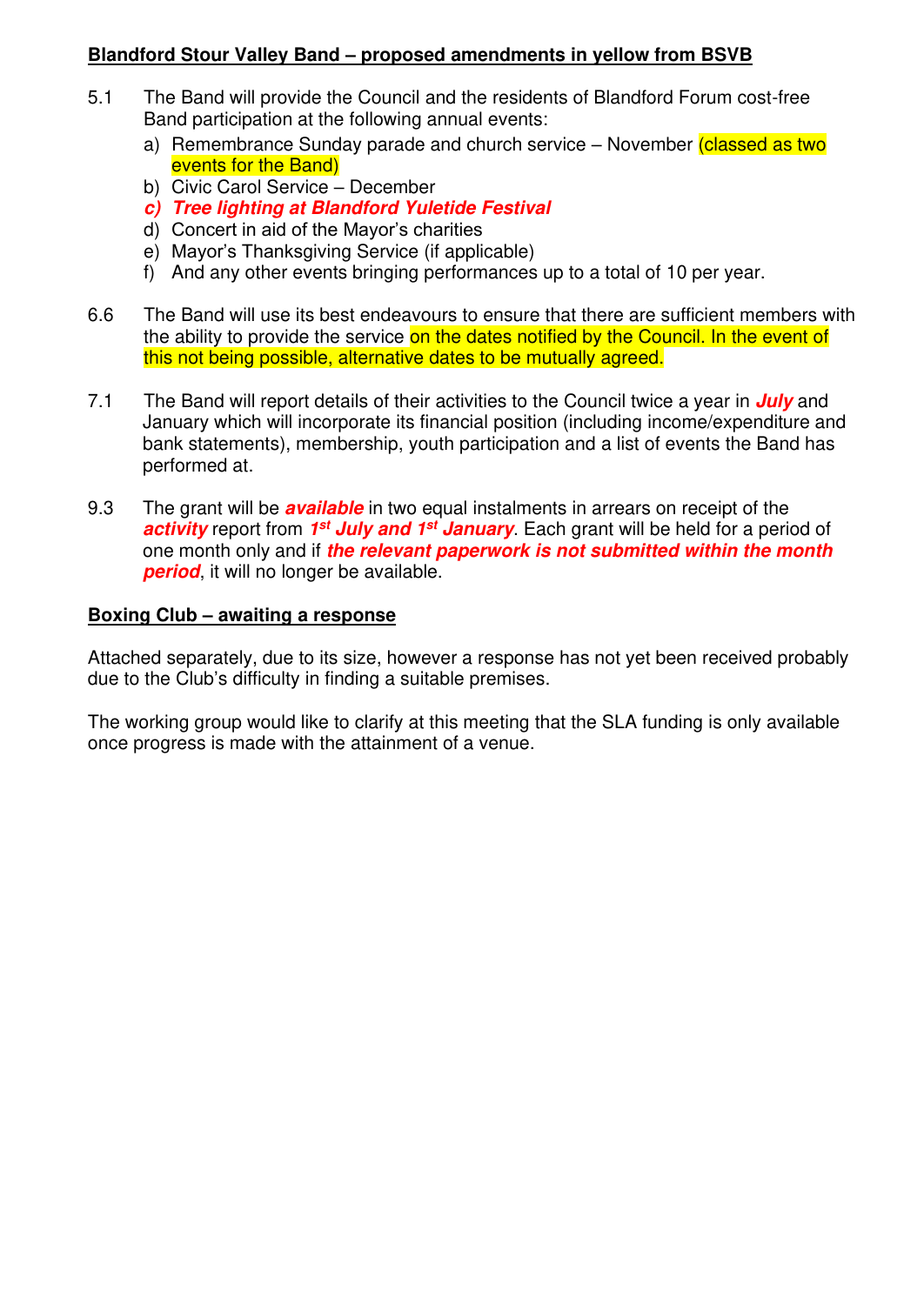# **To approve expenditure for the planters and bedding**

#### <span id="page-8-0"></span>**Background**

Last year quotes were sought from several companies for the summer bedding and planters and those proved to be substantially higher than our current supplier. In addition, the quality of the plants we receive is excellent.

#### **Report**

A quote has been sought from our current supplier for this year's requirements and although this is approximately £1000.00 higher than last year, we have increased the size of the order due to the new planters. In addition to this it appears that there has been a large percentage increase nationally in the cost of the plants and compost.

#### **Financial Implications**

The quote for this year's planters and bedding is £3,819.20+VAT, (last year it was £2,885.00+VAT).

As mentioned earlier in the report this is due to rising prices and the fact that we have increased the overall order because of the larger planters.

#### **Additional Information**

To note increase in sponsorship costs – going back through the online files, the sponsorship had not been increased for over 10 years (the earliest folder was 2010). It was agreed between the Operations Manager and Town Clerk that the renewals should increase from £80 per year per planter to £90 per year per planter. The cost of new sponsorship has increased from £100 per year per planter to £110 per year per planter. Since the new paperwork has been sent out no one has questioned or complained about the increase and at the time of writing all but four planters have been renewed with another month to go until deadline.

For information, as part of the Welcome Back Fund, we are due to receive eight hanging baskets, half barrel and full barrel planters.

#### **Recommendation**

It is recommended that Councillors:

- Approve the expenditure for the planters and bedding of  $£3,819.20 + VAT$  using funds from the Planters budget line (6200) (Expenditure Authority: General Power of Competence, Localism Act 2011, S1-8).
- Note the increase in the planter sponsorship.

Jon Goodenough Claire Stokoe Operations Manager Admin Assistant 17<sup>th</sup> February 2022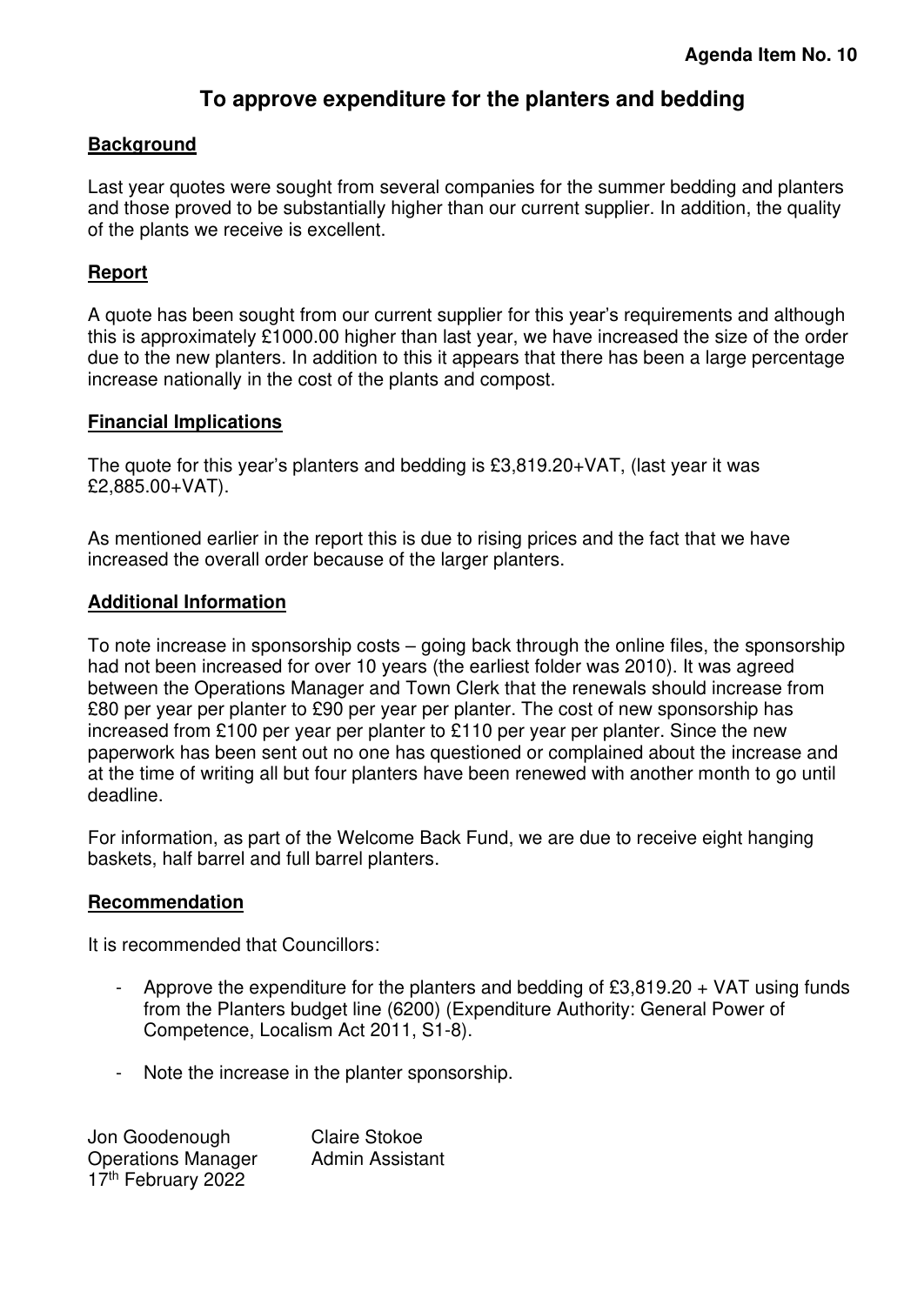# <span id="page-9-0"></span>**To approve expenditure for the toilet cleaning contract for 2022/2023**

The lease for the Marsh & Ham toilet block (including the Information Centre) with, originally, North Dorset District Council (now the Dorset Council) expired in 2016.

Since that time the toilet cleaning contract has only been offered on a one-year basis until such time as the future of the public toilets in the Marsh and Ham car park is confirmed.

The toilet cleaning contract expires on the 31<sup>st</sup> March 2022 and the current contractor has quoted for £8184.00, which represents a 10% increase for 2022/2023, this is the first time they have raised their prices in the last three years.

The financial regulations state that for expenditure below £25,000 but above £5,000 three quotations will be obtained, where possible. As we know from previous experience on tenders for this facility this local company provides a very competitive quote and a good service and were particularly flexible during the pandemic. However despite the ongoing issue with the uncertainty of the toilet block, officers felt that other quotes should be sought to ensure we are getting value for money.

**Company A** quoted £20,748.00+VAT per year **Company B** quoted £13,000.00+VAT per year **Current Company** quoted £8,184.00 No VAT

#### **Recommendation**

It is recommended that the Town Council renews the cleaning contract with the existing contractor for a period of one year only, using funds of £8,184.00 from budget line 6650 (Expenditure Authority: General Power of Competence, Localism Act 2011, S1-8).

Jon Goodenough Operations Manager 27th January 2021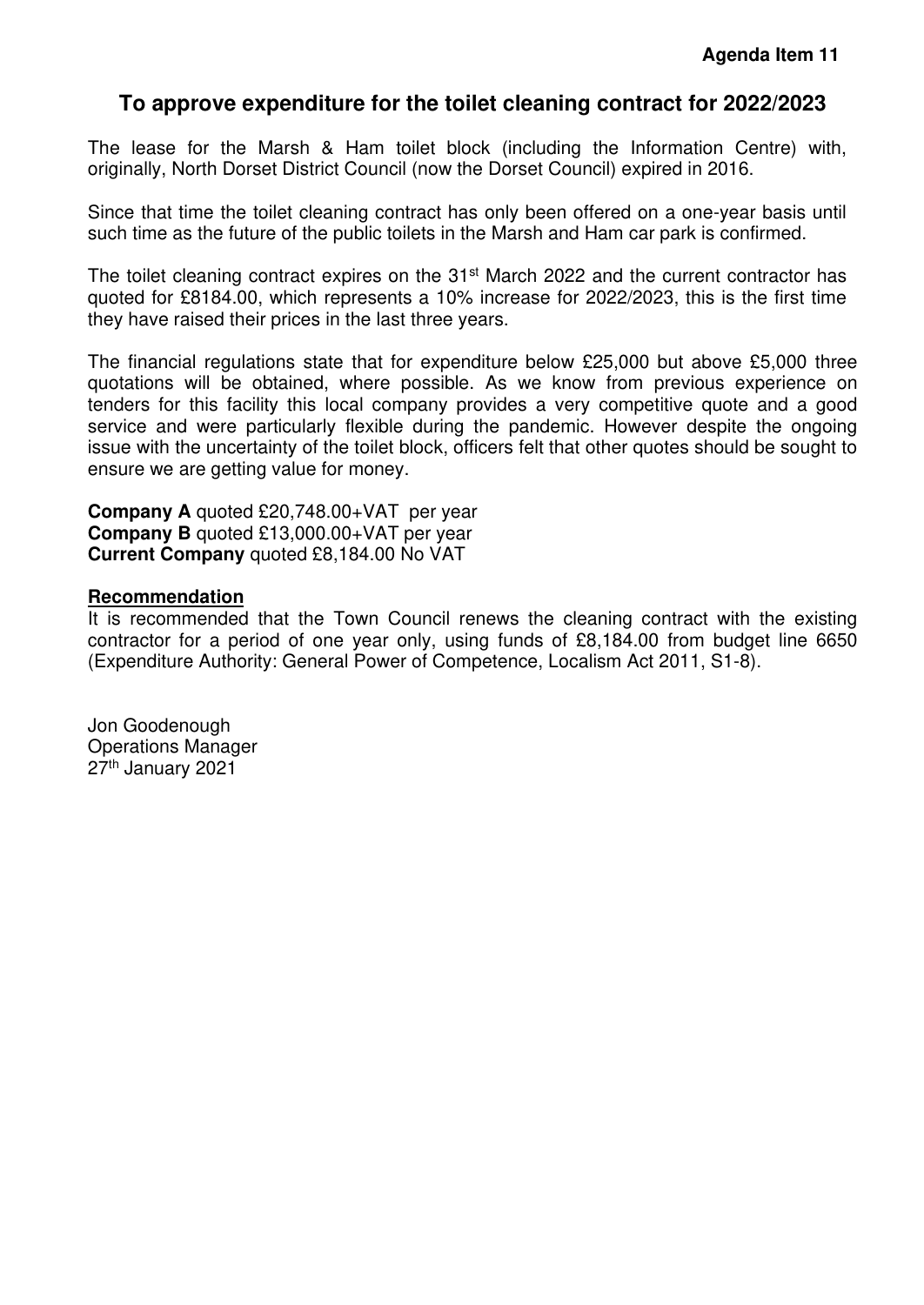# **To consider expenditure for the Skate Park community event on 21st August 2022**

#### <span id="page-10-0"></span>**Background**

In 2019 and 2021 the Town Council arranged for a Skate Park community event, in the Blandford Skate Park. Both years the event was very well attended. The skate park has been in more use since then and only positive feedback is being received.

#### **Information**

These events are to promote the use of existing skate parks and provide inspiring and enjoyable days for local young people, whilst promoting participation in the wheeled sports (BMX, Skateboarding, etc). It is a way of providing a fun day for the community and a great way to encourage local young people to pick up a positive, healthy hobby that also directly combats anti-social behaviour and childhood obesity.

Due to the positive feedback received and the increased use of the skate park, the Town Council has sought a quote from the event organiser from 2019 and 2021, again. The organiser is familiar with the skate park and its users.

Officers will arrange food and drink stalls and will request assistance from:

- St John Ambulance Service
- The Rotary Club, to assist with cordoning off and guiding visitors to the car park
- Dorset Council and The Rangers to discuss car parking arrangements
- Councillors, to assist with parking once The Rotary Club has departed

As in previous years, officers will seek sponsorship from local businesses to go towards the event cost.

The date for this year's event has been set for Sunday 21<sup>st</sup> August. The organiser has confirmed that this will not coincide with other skate events in the area.

#### **Financial Information**

The company is keeping the cost the same as in 2021 and their offering is:

- 9am onwards Set-up
- 10am 12pm Beginners skateboard/ BMX workshops from some of the country's top professionals
- 12pm 12.15pm Professional demonstration
- 12.15pm 1.30pm Open practice session/workshops
- 1.30pm 3.30pm Skateboard/BMX competitions These will be split into age groups based on the age of those taking part.
- 3.30pm 3.45pm Professional demonstration
- 3.45pm 4pm Prize giving/award ceremony
- 4pm Event closes

Total cost is **£1750 + VAT** 

St John Ambulance Service has quoted **£144 + VAT** for two First Aid Members.

#### **Recommendation**

Councillors are requested to approve expenditure for the skate fest 2022 of £1750 + VAT for the organiser and £144 + VAT for St John Ambulance cover, using budget line 1071 Skate Fest (Expenditure Authority: General Power of Competence Localism Act 2011 s1-8).

Sybille Maddock Assistant Town Clerk, 3<sup>rd</sup> February 2022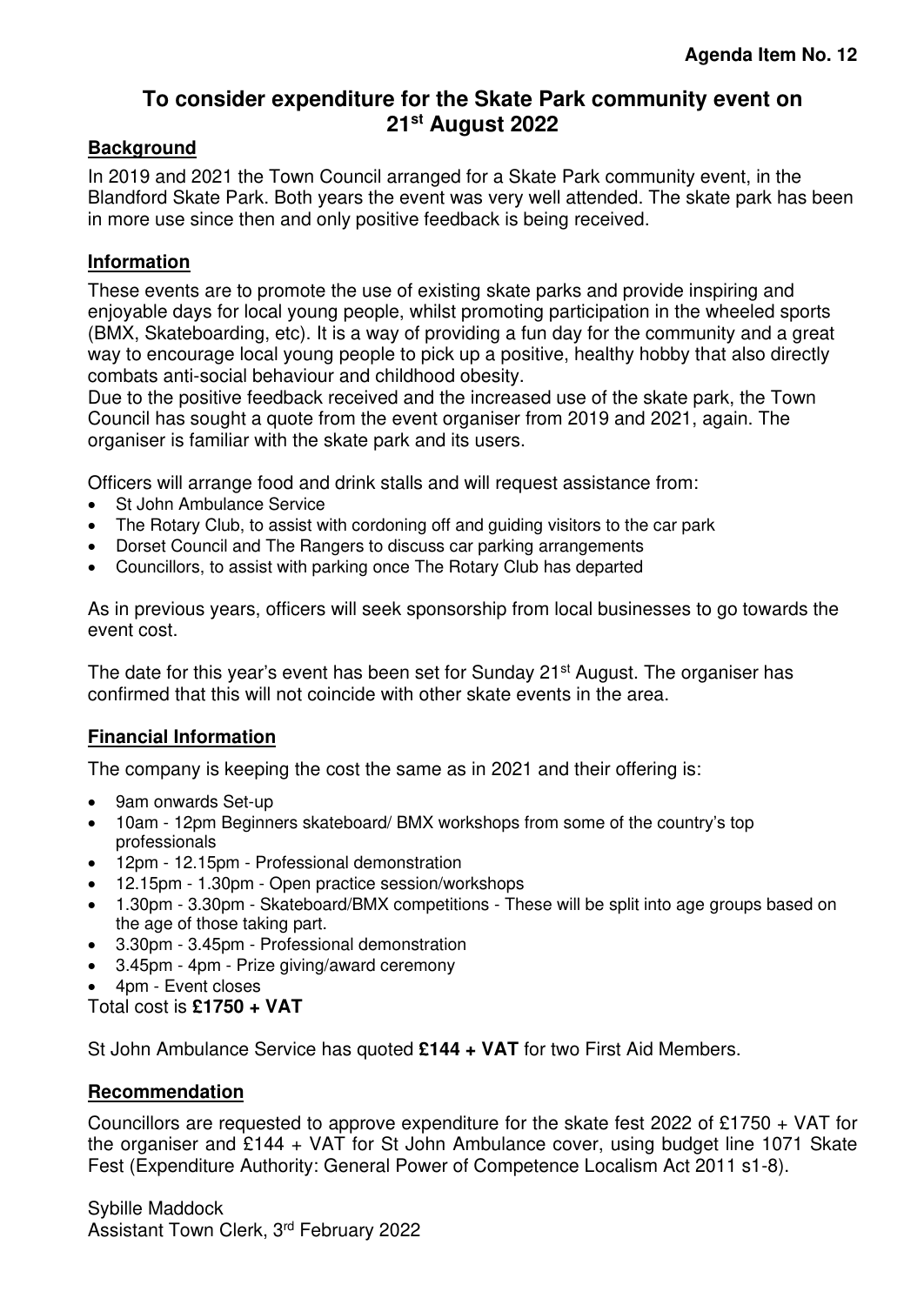# <span id="page-11-0"></span>**To confirm arrangements for the 200th anniversary of Blandford Church, Massachusetts**

At the beginning of the year, Gary Hart of Blandford, Massachusetts contacted Barry Barnett (author of [www.theblandfordexpress.com\)](http://www.theblandfordexpress.com)w/) with the following information:

Bla*ndford, Massachusetts was first settled by Scots and named 'New Glasgow'*. William Shirley was the newly appointed Governor of Massachusetts and had just arrived from En*gland. In 1741, he decided to change the settlement's* name to Blandford after the vessel that had brought him across the Atlantic. The people of Glasgow, Scotland had promised the new town a bell if it was named after their city. With the town being renamed Blandford, it is understood the bell was never sent! There were in fact three HMS Blandfords and it is believed it was the third vessel to carry the name which brought Governor Shirley to the New World. In more recent times a replica vessel was constructed for a television series much

*based on the ship's o*riginal drawings. The White Church of Blandford was built in 1822 and sits on a hill looking over the New England town. The historic building is owned by the Blandford Historical Society and maintained by community volunteers. It is registered on the US National Register of Historic Places and has recently been restored by the Historical Society.

The town of Blandford, Massachusetts has a beautiful, historic church (pictured) that will be celebrating its  $200<sup>th</sup>$  anniversary in 2022 with a big celebration on September  $2^{nd}$ ,  $3^{rd}$  &  $4^{th}$ . If anyone from Blandford,



England might happen to be in Massachusetts around that time it would be great to somehow include them in our celebration. If there is any possibility of that please contact me for information.

Mr Barnett contacted the Town Clerk, who then approached the Mayor/Deputy Mayor, Parish Church/Churches Together, Town Museum and Civic Society about the creation of a video message from the respective organisations, which Mr Hart was very pleased about.

The Mayor's Secretary's father-in-law lives in Connecticut. He was a Major in the British Army, was posted at Blandford Camp and spent time living in Blandford and raising his family here. It was therefore felt that he would be in an ideal position to represent the town in Massachusetts. He and his wife have been approached and would be happy to attend but would rather the matter be formally approved by the Town Council.

Several events are being planned by the Blandford Historical Society (Massachusetts). On Sunday 4th September 2022 at 10:00 a.m. they will have a traditional church service to celebrate the 200th anniversary of the church and would very much like to have Mr Stokoe attend the service adding that he is welcome to say a few words if he would like.

#### **Recommendation**

It is recommended that Mr Stokoe is invited to represent the town on 4<sup>th</sup> September at the church service to mark the 200<sup>th</sup> anniversary of the church, and that a video message is compiled from local organisations.

Councillors are asked if they would like Mr Stokoe to speak at the event.

Linda Scott-Giles Town Clerk 14th February 2022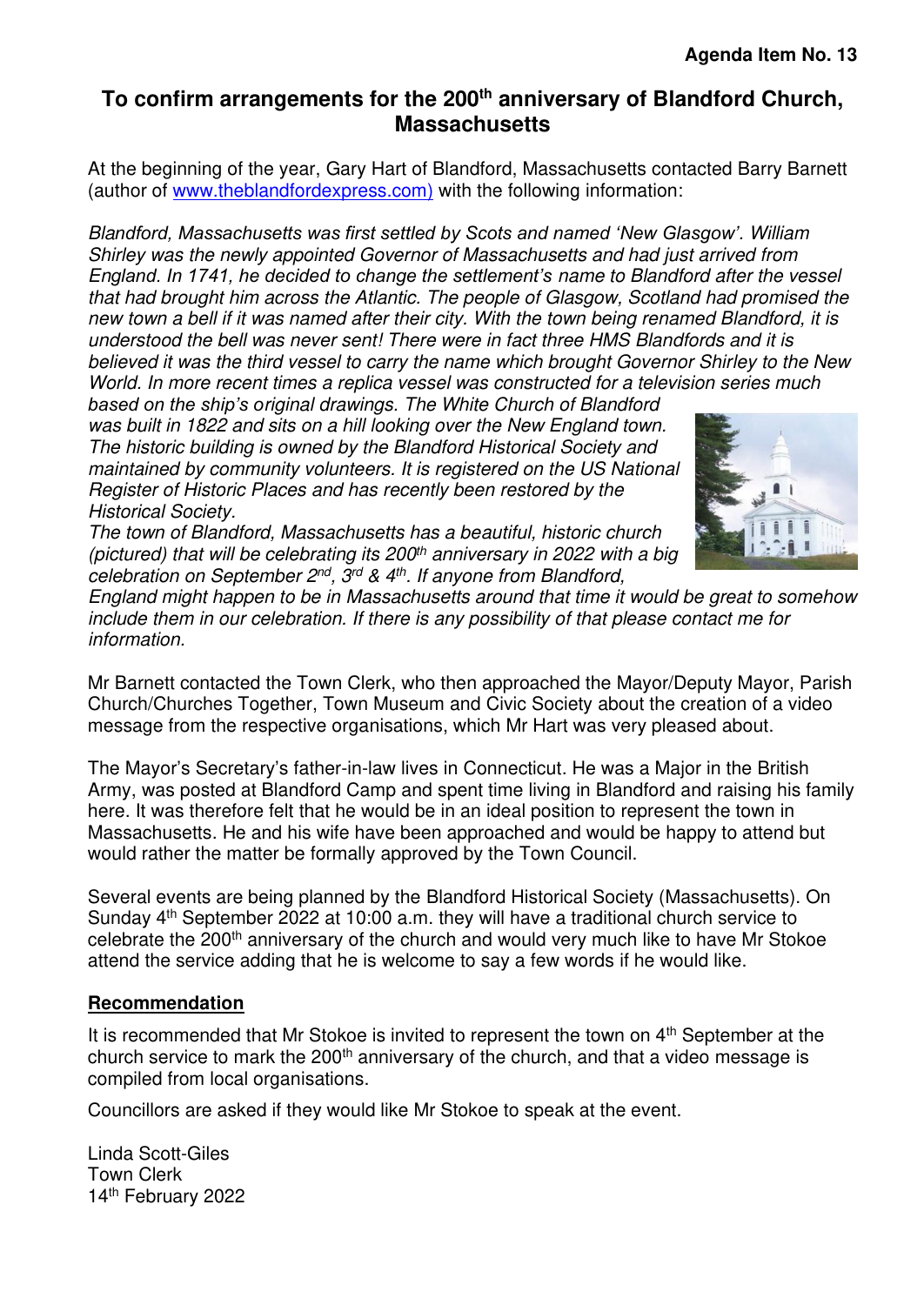# **To consider the purchase of a defibrillator for the Town Hall/Corn Exchange lobby**

#### <span id="page-12-0"></span>**Background**

The Town Council, on its website, displays a list of defibrillators located within the town: <https://blandfordforum-tc.gov.uk/the-town/list-of-defibrillators-in-blandford-forum>and this information is also displayed in the notice boards.

During an incident in the town at the beginning of the year, it came to light that two of the defibrillators are not registered with the Circuit. If they are not registered with the Circuit, the 999 call handler will not have access to the required code.

#### **Report**

The two locations currently not registered with [The Circuit - the national defibrillator network](https://www.thecircuit.uk/) have been given this link to register their defibrillator. The Circuit – the national defibrillator network, connects defibrillators to NHS ambulance services across the UK so that in those crucial moments after a cardiac arrest, they can be accessed quickly to help save lives.

If the two machines aren't being registered, the Town Council will have to amend the list it displays.

In addition, Councillors should consider if they wish to purchase a defibrillator for inside the Corn Exchange lobby, where all hirers of the building would have access to it. Early defibrillation before emergency services arrive can help double a person's chances of surviving an out-of-hospital cardiac arrest. However, in the UK, defibrillation is received in less than 1 out of 10 cases. There are an estimated 100,000 defibrillators in the UK, but only 30% of defibrillators are known to ambulance services, which means that tens of thousands of defibrillators aren't used in an emergency because emergency services don't know where they are.

Officers are looking into the purchase of a defibrillator and have asked for recommendations from other councils in the country. Recommendations include:

- [Wel Medical Ltd](https://shop.welmedical.com/) (also provide training on it when installing it)
- [AA Defib](https://www.aadefib.com/defribrillators/)
- [British Heart Foundation](https://giftshop.bhf.org.uk/defibrillators)
- [St John Ambulance](https://www.sja.org.uk/first-aid-supplies/defibrillators-accessories-and-training-models/?gclid=Cj0KCQiAu62QBhC7ARIsALXijXSH71bzo0B6NZee2Yfy_039QKbmd6sdKz9TkD85vGU9RVBlDdACeKcaAnALEALw_wcB&gclsrc=aw.ds)

Officers have also asked the South Western Ambulance Service NHS Foundation Trust for a recommendation of where to purchase one of these units from, and are still awaiting a reply.

There is a vast selection of different defibrillators. As the Corn Exchange is used by all ages it is suggested to purchase one that can accommodate adults and children, without the need to change pads etc. However, if Councillors, from their experience, have any suggestions of which defibrillator to look for then they should please advise officers.

#### **Financial Implications**

It is thought that expenditure of up to £1500.00 should be sufficient for the purchase of a defibrillator. It should also be considered that there is an ongoing cost for defib pads and batteries. Pads cost between £50 and £150 and batteries are in the region of £200.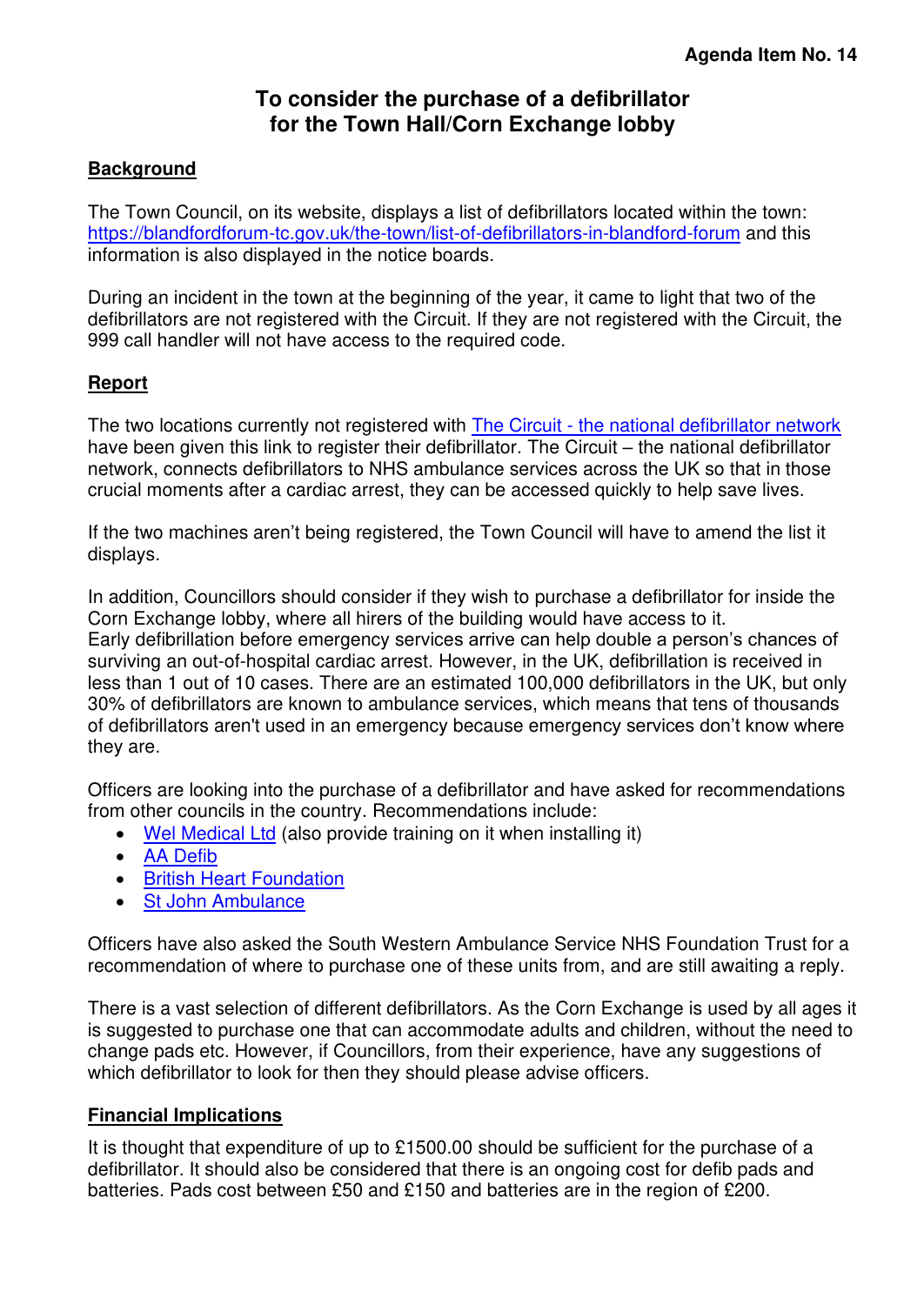#### **Recommendation**

Councillors should consider the purchase of a defibrillator for the Corn Exchange lobby, to be used by hirers, at a cost of up to £1,500 (Expenditure Authority: General Power of Competence Localism Act 2011 s1-8).

Councillors should also consider the removal of the defibrillator poster from its website and notice boards as the Town Council cannot ensure that all organisations register their unit in the appropriate places.

Sybille Maddock Assistant Town Clerk 13th February 2022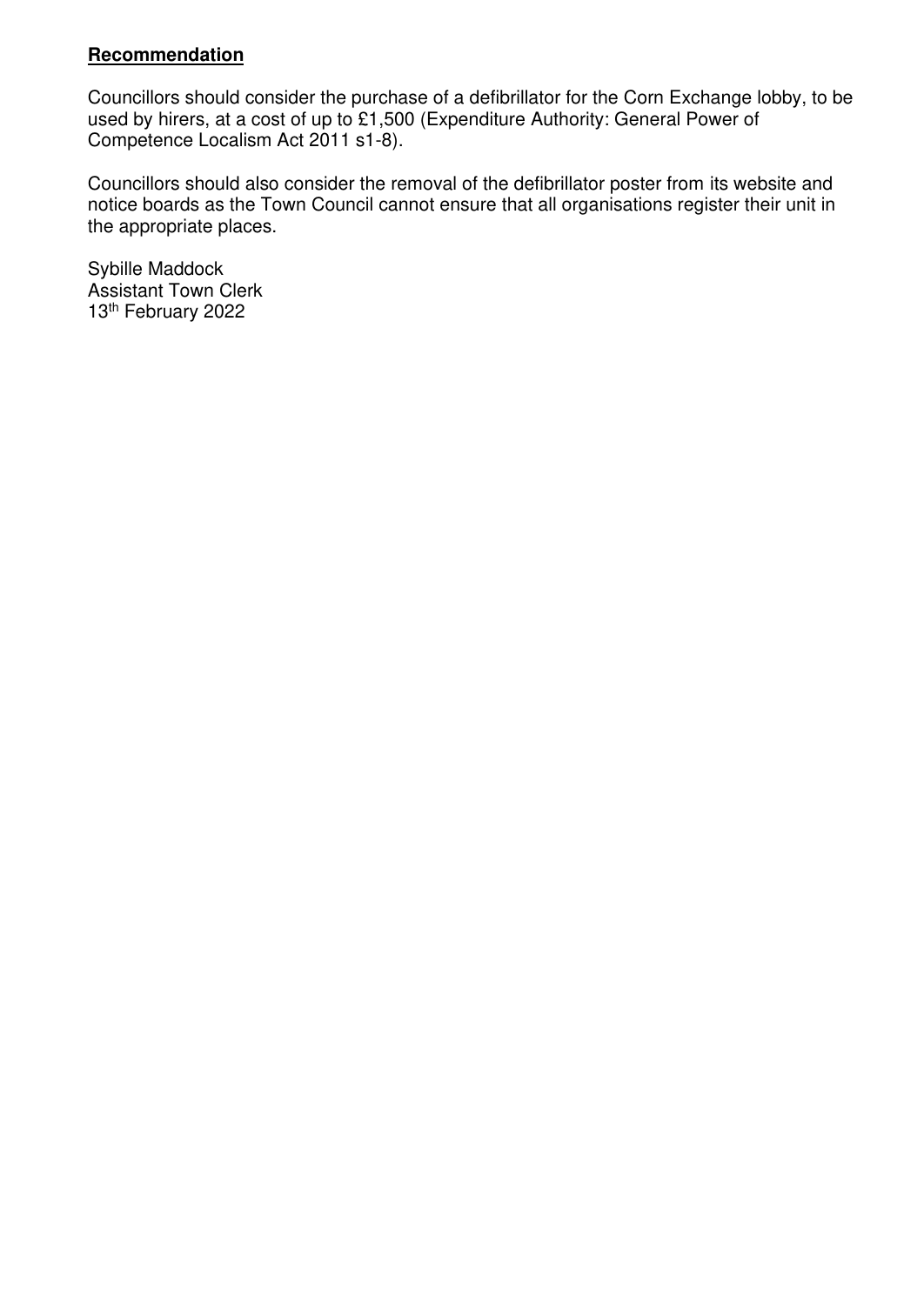# **To consider a request from Oh No It Isn't regarding the pantomime for 2022**

<span id="page-14-0"></span>The panto group – Oh No It Isn't (ONII) – had originally booked Friday 16<sup>th</sup> December to Sunday 18th December 2022 for their pantomime in the Corn Exchange. ONII approached the council in January 2022 with amended dates of Thursday  $8<sup>th</sup>$  December – Saturday 10<sup>th</sup> December 2022 instead, which impacts on the Thursday bookings.

When this matter was last discussed by council, the resolution made at the Finance & Staffing committee meeting held on  $16<sup>th</sup>$  March 2020 was as follows:

#### Minute No. 56.5 – Oh No It Isn't

It was PROPOSED by Cllr L Hitchings, SECONDED by Cllr Carter and AGREED (5 in favour, 3 against) that a RECOMMENDATION is made to full council that

#### **60% of the current reserved venue hire costs is approved as free venue hire, in accordance with the free venue hire criteria, hence there will be no cancellation of paid hirers.**

This resolution was made based on the application for free hire and the application has been sent to the group for this year's event as there is now a new form with up to £300 approved for free venue hire for performing arts.

ONII were reminded of the resolution and asked if they would like to either revert back to their original booking dates or seek the views of the affected hirers and return to council for consideration. The bookings are as follows:

#### Thursday 8<sup>th</sup> December

There is an indoor market until 4pm and stallholders will not want to miss a session during the festive period. ONII has stated that they could enter at 4pm.

Martial Arts from 4:30pm – the Bookings Receptionist has consulted with the regular hirer and she has thanked her for seeking her views and explained that 'it would certainly affect me as my students pay monthly and we would have nowhere else to go, so this would not work for me. I have approx 60 students through the door on Thursdays so it would disrupt a lot of people plus we are all working on our belt exams... even up to Christmas... so I can't afford to miss a class for anyone'.

Mandala Yoga is upstairs that evening, so the Martial Arts cannot be relocated to the Town Hall.

Friday 9th December – No other bookings.

Saturday  $10<sup>th</sup>$  December – The Shambles market is on. The panto would like to do a matinee and evening performance. This is usually the annual date for the Blandford & District Lions to hold their Christmas Fair. Although they have not yet booked this in, there is an assumption that this will available to them as they can no longer use the first weekend because the Yuletide Festival has booked that date.

#### **Recommendation**

It is recommended that Councillors consider the request, alongside the feedback from regular hirers and the original resolution.

Linda Scott-Giles Town Clerk 16th February 2022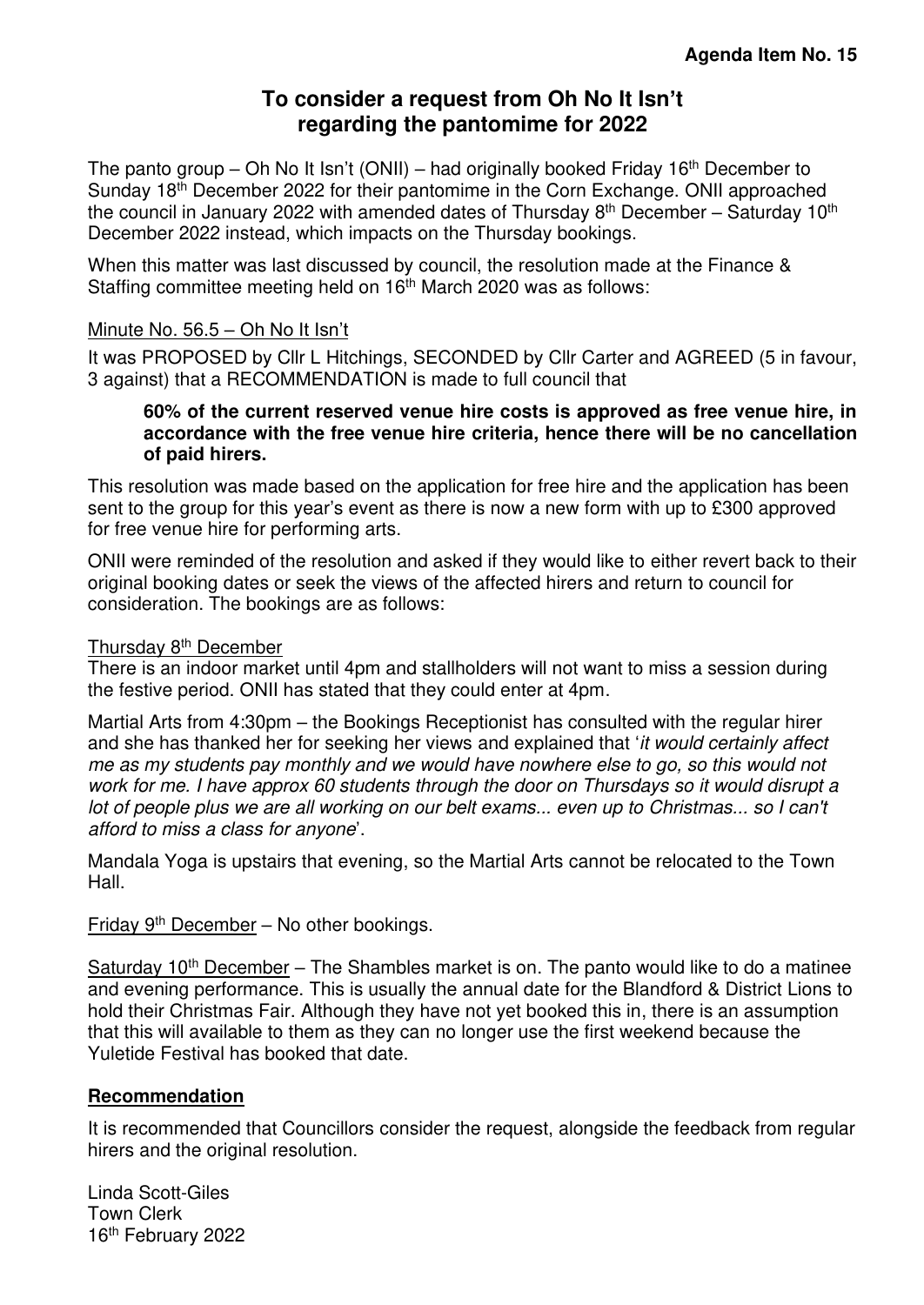# **To note the B+ developments**

#### <span id="page-15-0"></span>**Background**

The Blandford+ Neighbourhood Plan (B+NP) was made in June 2021. This provides the Blandford+ area with protection from speculative development for at least two years. Paragraph 14 of the NPPF says that we have protection from speculative development for two years from the date the NP was made if we also meet the following criteria.

#### NPPF Paragraph 14:

In situations where the presumption (at paragraph 11d) applies to applications involving the provision of housing, the adverse impact of allowing development that conflicts with the neighbourhood plan is likely to significantly and demonstrably outweigh the benefits, provided all of the following apply:

a) the neighbourhood plan became part of the development plan two years or less before the date on which the decision is made;

b) the neighbourhood plan contains policies and allocations to meet its identified housing requirement;

c) the local planning authority has at least a three year supply of deliverable housing sites (against its five year housing supply requirement, including the appropriate buffer as set out in paragraph 74); and

d) the local planning authority's housing delivery was at least 45% of that required over the previous three years.

#### **Report**

As per Planning Practice Guidance:

There are 3 types of modification which can be made to a neighbourhood plan or order. The process will depend on the degree of change which the modification involves:

- Minor (non-material) modifications to a neighbourhood plan or order are those which would not materially affect the policies in the plan or permission granted by the order. These may include correcting errors, such as a reference to a supporting document, and would not require examination or a referendum.
- Material modifications which do not change the nature of the plan or order would require examination but not a referendum. This might, for example, entail the addition of a design code that builds on a pre-existing design policy, or the addition of a site or sites which, subject to the decision of the independent examiner, are not so significant or substantial as to change the nature of the plan.
- Material modifications which do change the nature of the plan or order would require examination and a referendum. This might, for example, involve allocating significant new sites for development.

The B+ Monitoring Group has engaged with its consultant to understand where the B+NP could be updated and modified. This will ensure that is still fits the purpose and supports development in the Blandford+ area. The workshop is scheduled for 1<sup>st</sup> March. The Dorset Council officer, who worked closely with the group on this Plan will also attend the meeting.

#### **Financial Implications:**

The group has booked a workshop with the consultant to review the made plan in the light of the emerging Dorset-wide Local Plan and new NPPF, as well as what we know of the ways in which the Government is intending to change the planning system and of evolving climate change policy.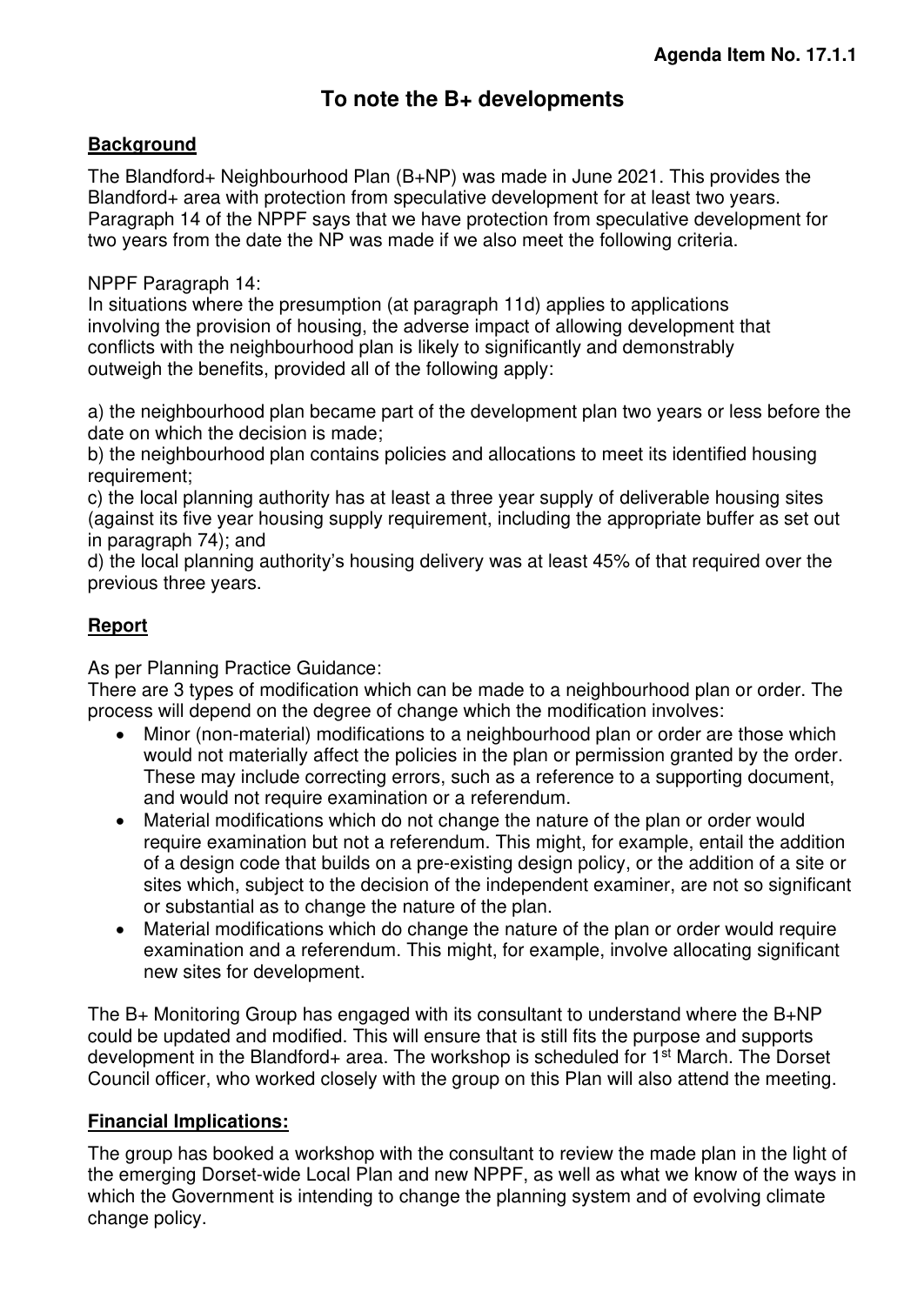For the above scope of works the consultant requires 4 days  $@$  the Locality capped day rate of £550 per day  $(+VAT)$ , a total of £2,200 + VAT.

The Assistant Town Clerk, on behalf of the group, has applied for funding to cover this cost. The application was successful and therefore there is no cost to the Council at this stage.

#### **Recommendation**

Councillors are requested to note the content of this report.

Sybille Maddock Assistant Town Clerk 2<sup>nd</sup> February 2022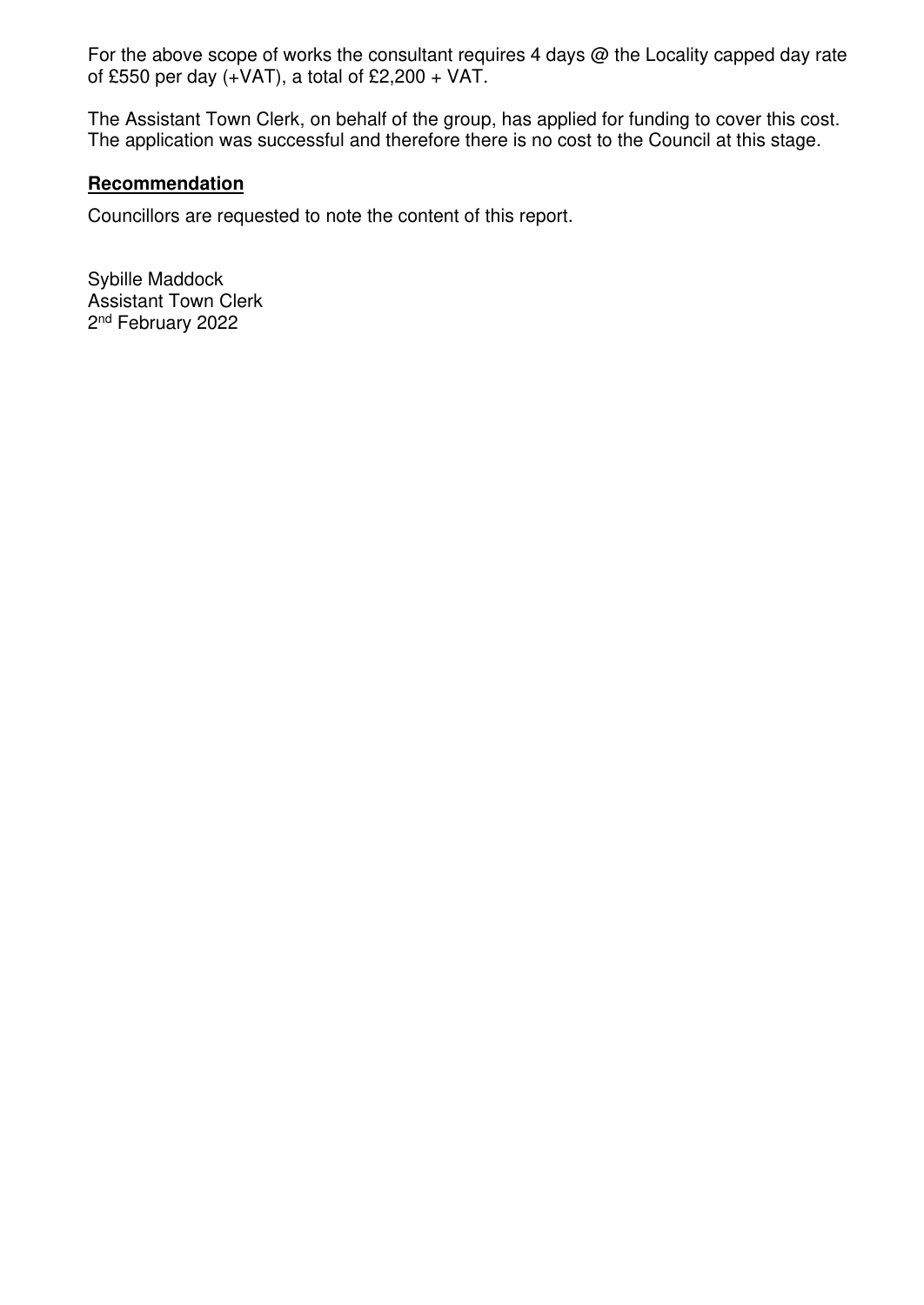# **To retrospectively approve the additional expenditure for the commemorative bench**

#### <span id="page-17-0"></span>**Background**

At the Town Council meeting on 20<sup>th</sup> December 2021 Councillors resolved that

**The Town Council approves expenditure authority of £2,000 for a bespoke design and purchase of a memorial bench, plus the installation of the bench at the Marsh & Ham (subject to Dorset Council's approval) for HM The Queen's Platinum Jubilee from budget line 1040 Town Improvements (Expenditure Authority: Localism Act 2011 s1-8). The working group will approve the final design for the bench.**

This was based on the costs of the VE/VJ Day bench and the previous design costs.

#### **Further information and Financial Implications**

Subsequently, the working group met with the artist and agreed the below design, which has also been shared with the Rangers as the bench location was agreed at the riverside on the Marsh & Ham. The design is based on the Queens Green Canopy incorporating trees, as well as an otter and other wildlife, to be fitting with the location.



The proposed location is shown below. The new bench will replace the existing bench, which is very low and therefore not accessible for many people.



On placing the order, the company advised that the price for this bespoke design as a one-off production and laser cut is  $£2,800 + VAT +$  Delivery. There is a lot of detail within this design which will be costed at the higher rate from the laser cutters, who have also increased their prices twice since November and they are set to increase again in April.